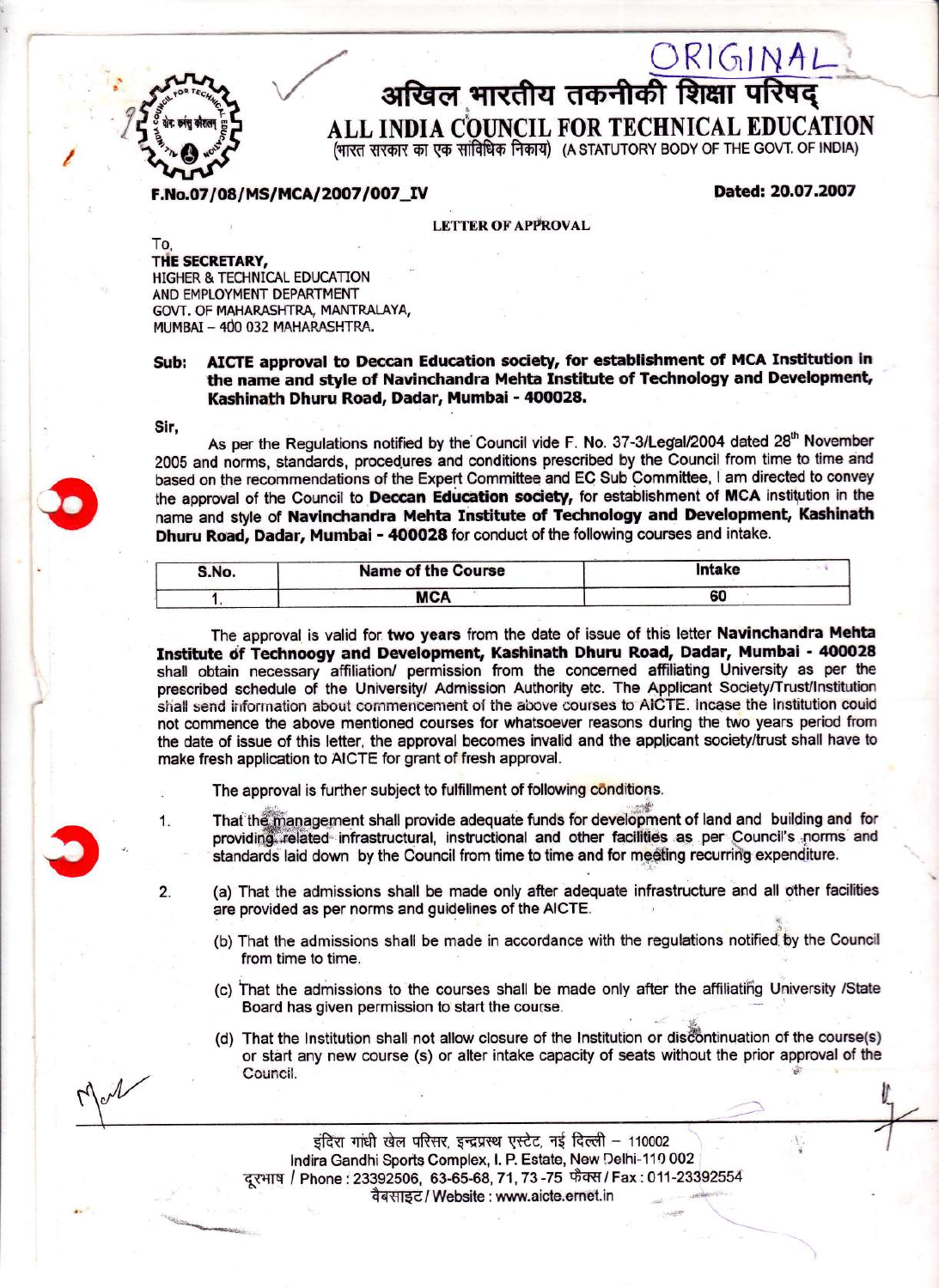I

- (e) That no excess admissions shall be made by the lnstitution over and above the approved intake under any circumstances.
- (f) That the institutions shall not have any collaborative arrangements with any lndian and/or Foreign Universities for conduct of technical courses other than those approved by AICTE without obtaining prior approval from AICTE.
- (g) That the lnstitution shall not allow conduct of any unapproved course whether technical or non technical in the premises of AICTE approved institution/campus and /or in the name of the lnstitution without prior permission from AICTE.
- 3. That the institution shall operate only from the approved location, and that the institution shall not open any off campus study centers/ extension centers directly or in collaboration with any other institution/ university/ organization for the purpose of imparting technical education without obtaining prior approval from the AICTE.
- That the tuition and other fees shall be charged as prescribed by the Competent Authority within the overall criteria prescribed by the Council from time to time. No capitation fee shall be charged from the students/guardians of students in any form. 4
- That the accounts of the lnstitution shall be audited annually by a certified Chartered Accountant and shall be open for inspection by the Council or any body or person authorized by it.  $5<sub>1</sub>$
- That the Director/Principal and the teaching and other staff shall be selected according to procedures, qualifications and experience prescribed by the Council from time to time and pay scales are paid as per the norms prescribed by the council for time to time. 6.
- (a) That the institution shall furnish requisite returns and reports as desired by AICTE in order to ensure proper maintenance of administrative and academic standards. 7.
	- (b) That the technical institution shall publish an information booklet before commencement of the academic year giving details regarding the institution

and courses/programmes being conducted and details of infrastructural facilities including faculty etc. in the form of mandatory disclosure. The information booklet may be made available to the stakeholders of the technical education on cost basis. The mandatory disclosure information shall be housed in the lnstitution Web-Site. The information shall be revised every year with updated information about all aspects of the institution.

- (c) That it shall be mandatory for the technical institution to maintain a web-site providing the prescribed information. The website information must be continuously updated as and when changes take place.
- (d) That a compliance report in the prescribed format along with mandatory disclosure on fulfillment of the above conditions, shall be submitted each year by the lnstitution within the time limit prescribed by the Council from time to time.
- (e) That if Technical lnstitution fails to disclose the information or suppress and/or misrepresent the information, appropriate action could be initiated including withdrawal of AICTE approval.
- 8. That all the laboratories, workshops etc. shall be equipped as per the syllabi of the concerned affiliating University and shall be in operational condition before making admissions.
- 9. That a library shall be established with adequate number of titles, books, journals (both Indian & Foreign) etc as per AICTE norms.
- 10. That a computer center with adequate number of terminals, Printers, legal software etc. shall be,- established as per AICTE norms.  $\ddot{}$